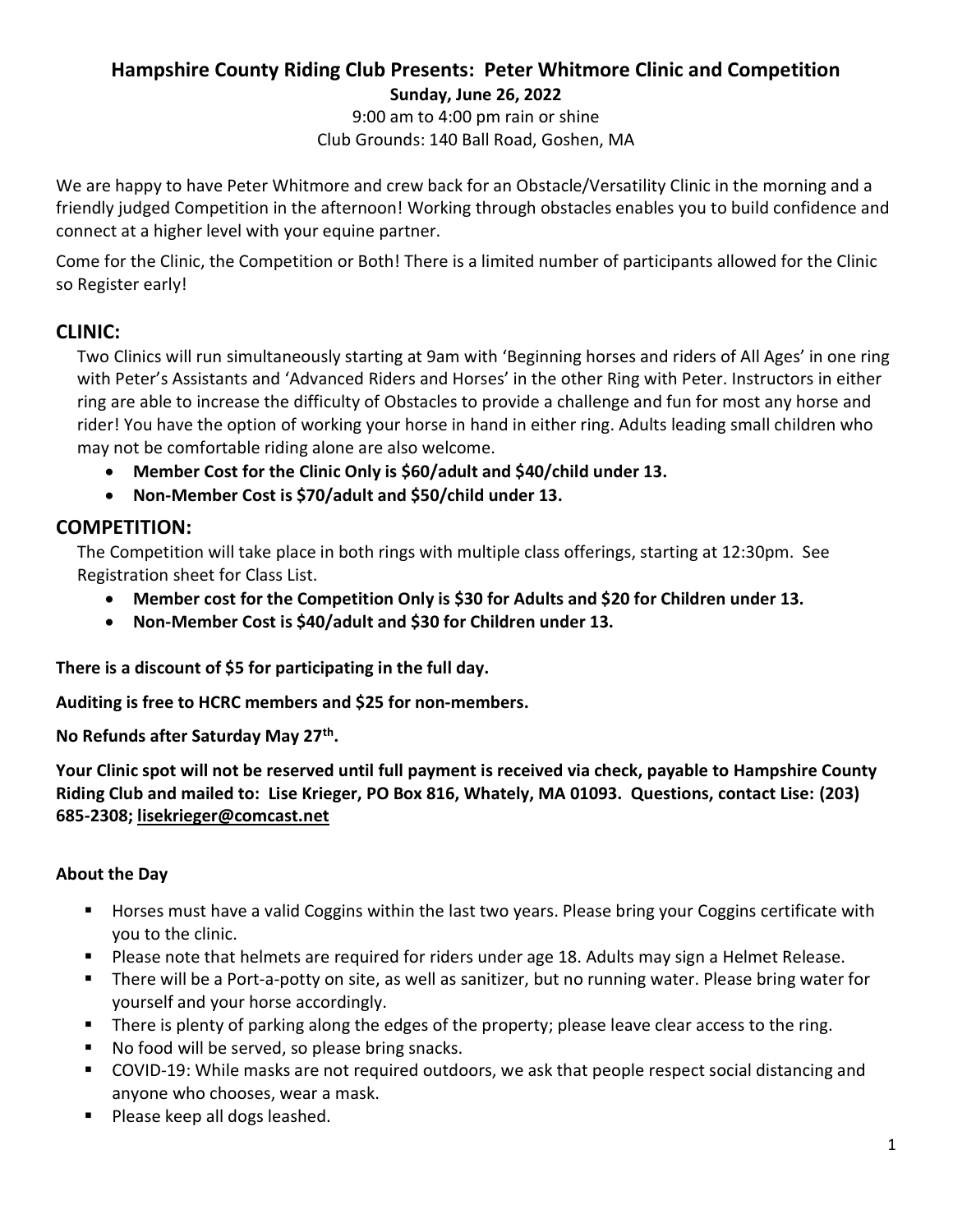# Peter Whitmore Clinic/Competition Registration for June 26<sup>th</sup>, 2022

| Current Member (Circle One): Y N |  |
|----------------------------------|--|
|                                  |  |
|                                  |  |
|                                  |  |
|                                  |  |
|                                  |  |

#### Payment Information

Your clinic spot is not reserved until we receive your payment. Mail checks, payable to Hampshire County Riding Club, and mail to Lise Krieger, PO Box 816, Whately, MA 01093.

#### Please use the following to calculate your Clinic/Competition Costs:

\_\_\_\_\_\_ \$60 for the morning Clinic for HCRC adult members ; \$40 for children under 13.

\_\_\_\_\_\_ \$70 for the morning Clinic for adults and \$50 for children under 13

\$30 for afternoon Competition for HCRC adult members; \$20 for children under 13.

\_\_\_\_\_\_ \$40 for afternoon Competition for adult non-members; \$30 for children under 13.

Subtract \$5 if participating in both the Clinic and the Competition.

\_\_\_\_\_\_ Audit Only Fee– Free for Members, \$25 for Non-Members

\_\_\_\_\_\_ Total Enclosed

#### Liability Waiver

Under Massachusetts law, an equine professional is not liable for an injury to, or the death of, a participant in equine activities, pursuant to Chapter 128, Sec 2D of the MA General laws. I understand fully that participation in activities with horses involves a high risk that could potentially result in serious injury or death. I hereby acknowledge that I am participating at my own risk and agree to make no claims against Hampshire County Riding Club, or against its officers or members, nor against any land owner, over whose property members are permitted to pass, for any liability, damage or injury or loss of life, including legal fees that may occur to myself, my horse, or loss or damage, to any article or transportation vehicles I use to participate in Hampshire County Riding Club activities.

Signature:  $\Box$ 

Name: \_\_\_\_\_\_\_\_\_\_\_\_\_\_\_\_\_\_\_\_\_\_\_\_\_\_\_\_\_\_\_\_\_\_\_\_\_\_\_\_\_\_\_\_\_\_\_\_\_\_\_\_\_\_ Date: \_\_\_\_\_\_\_\_\_\_\_\_\_\_\_\_

Date Rec'd:  $\big/$  Ck #: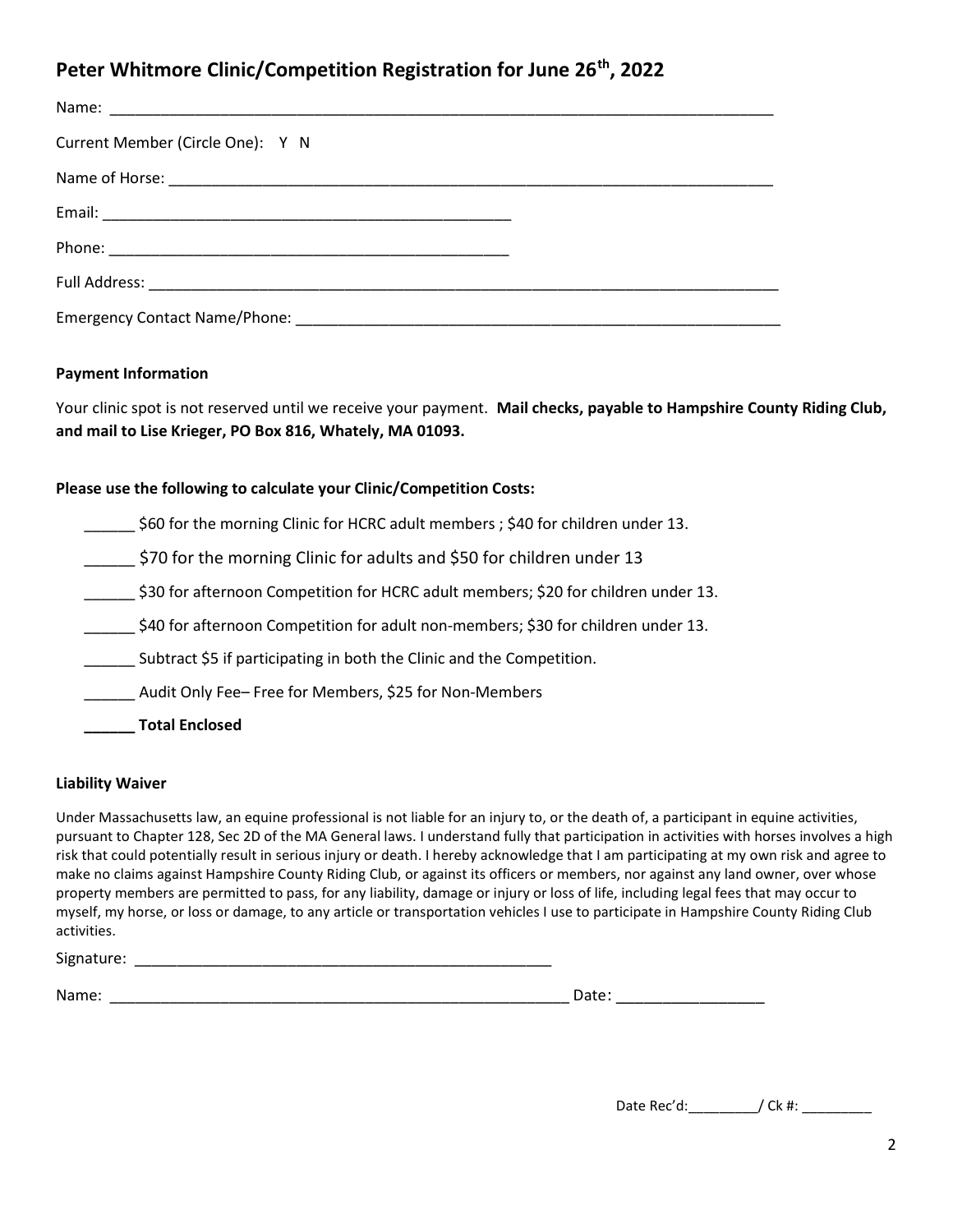# HCRC Whitmore Versatility Competition - June 26<sup>th</sup>, 2022

12:30pm SUNDAY, June 26th, 2021; Rain or shine

140 Ball Road, Goshen

Competition classes begin at 12:30 and will be held in both rings simultaneously with two judges. Pre-registration for Competition Only is requested.

### Please be sure to note your CLASS number.

| <b>Competition Class List</b><br>Ring 1-Advanced/Intermediate-Horse and Rider, Peter Whitmore Judging                                                                                                                                                                                                                                                                                                          |
|----------------------------------------------------------------------------------------------------------------------------------------------------------------------------------------------------------------------------------------------------------------------------------------------------------------------------------------------------------------------------------------------------------------|
| Class 1- Advanced- Riding (Age 14 and older/Adult)                                                                                                                                                                                                                                                                                                                                                             |
| Class 2 - Intermediate Riding (Age 14 and older/Adult)                                                                                                                                                                                                                                                                                                                                                         |
| Ring 2-Beginners of all ages-Horse and Rider/Handler*, Peter Whitmore's Assistant Judging<br>Class 3 - Age 14 and older/Adult-Riding<br>Class 4 - In Hand-for all ages of handler<br>Class 5 - Age 13 and under-Riding<br>* Assistance in the ring with small children or beginners is allowed                                                                                                                 |
|                                                                                                                                                                                                                                                                                                                                                                                                                |
|                                                                                                                                                                                                                                                                                                                                                                                                                |
|                                                                                                                                                                                                                                                                                                                                                                                                                |
| Current Member (Circle One): Y N                                                                                                                                                                                                                                                                                                                                                                               |
|                                                                                                                                                                                                                                                                                                                                                                                                                |
|                                                                                                                                                                                                                                                                                                                                                                                                                |
|                                                                                                                                                                                                                                                                                                                                                                                                                |
|                                                                                                                                                                                                                                                                                                                                                                                                                |
| ______ \$30 for afternoon Competition for HCRC adult members; \$20 for children under 13.<br>$\mathcal{L}$ and $\mathcal{L}$ and $\mathcal{L}$ and $\mathcal{L}$ and $\mathcal{L}$ and $\mathcal{L}$ and $\mathcal{L}$ and $\mathcal{L}$ and $\mathcal{L}$ and $\mathcal{L}$ and $\mathcal{L}$ and $\mathcal{L}$ and $\mathcal{L}$ and $\mathcal{L}$ and $\mathcal{L}$ and $\mathcal{L}$ and $\mathcal{L}$ and |

#### \_\_\_\_\_\_ \$40 for afternoon Competition for adult non-members; \$30 for children under 13.

#### Liability Waiver

Under Massachusetts law, an equine professional is not liable for an injury to, or the death of, a participant in equine activities, pursuant to Chapter 128, Sec 2D of the MA General laws. I understand fully that participation in activities with horses involves a high risk that could potentially result in serious injury or death. I hereby acknowledge that I am participating at my own risk and agree to make no claims against Hampshire County Riding Club, or against its officers or members, nor against any land owner, over whose property members are permitted to pass, for any liability, damage or injury or loss of life, including legal fees that may occur to myself, my horse, or loss or damage, to any article or transportation vehicles I use to participate in Hampshire County Riding Club activities.

Signature: \_\_\_\_\_\_\_\_\_\_\_\_\_\_\_\_\_\_\_\_\_\_\_\_\_\_\_\_\_\_\_\_\_\_\_\_\_\_\_\_\_\_\_\_\_\_\_\_\_ Date: \_\_\_\_\_\_\_\_\_\_\_\_\_\_\_\_\_\_\_

Checks payable to Hampshire County Riding Club can be mailed to: Lise Krieger, PO Box 816, Whately, MA 01093. Questions, contact Lise: (203) 685-2308; lisekrieger@comcast.net